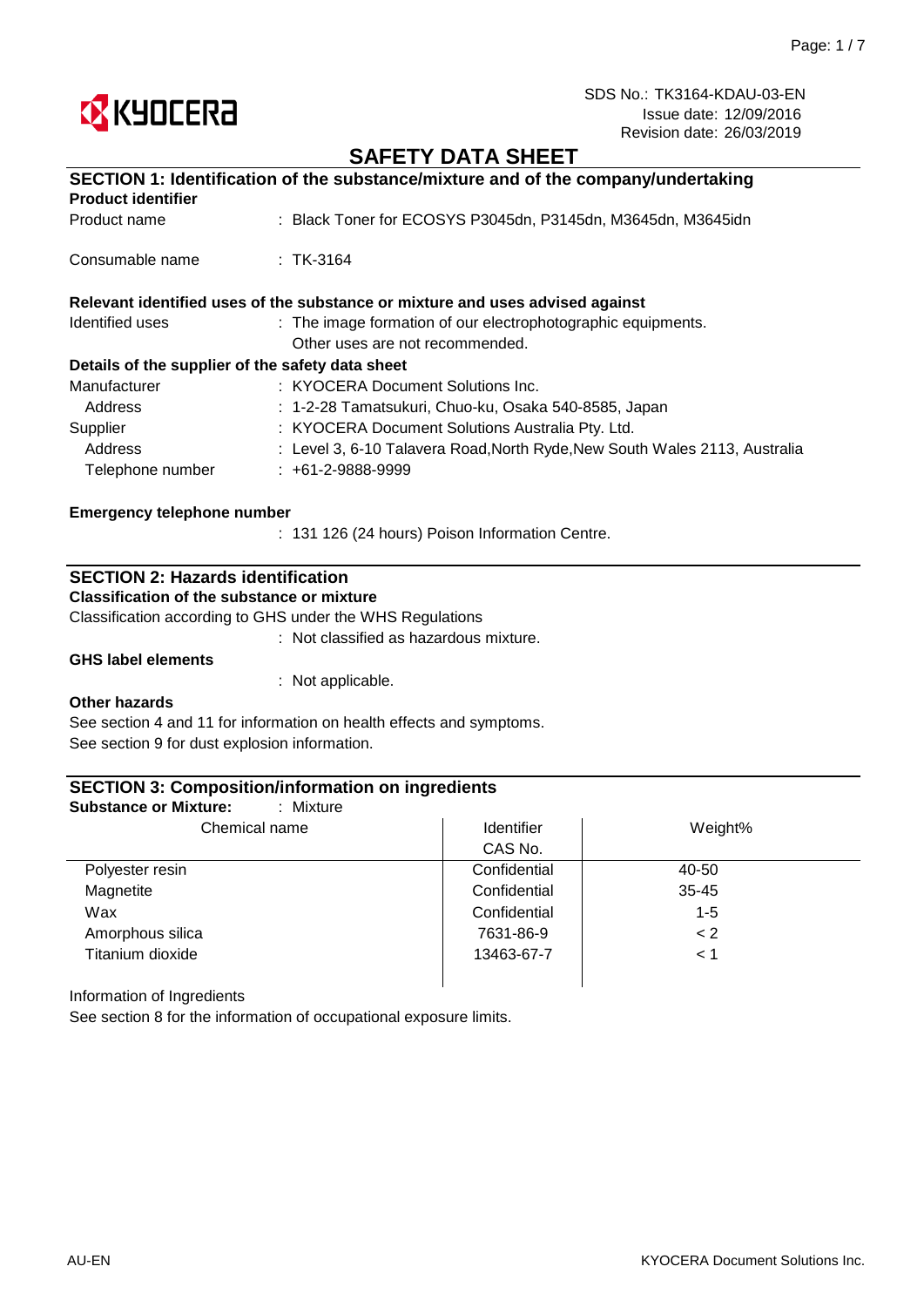

# **SAFETY DATA SHEET**

## **SECTION 4: First aid measures**

| <b>Description of first aid measures</b> |                                                                                                      |
|------------------------------------------|------------------------------------------------------------------------------------------------------|
| Inhalation                               | : Remove from exposure to fresh air and gargle with plenty of water.                                 |
|                                          | Consult a doctor in case of such symptoms as coughing.                                               |
| <b>Skin Contact</b>                      | : Wash with soap and water.                                                                          |
| Eye Contact                              | : Flush with water immediately and see a doctor if irritating.                                       |
| Ingestion                                | : Rinse out the mouth. Drink one or two glasses of water to dilute.                                  |
|                                          | Seek medical treatment if necessary.                                                                 |
|                                          | Most important symptoms and effects, both acute and delayed                                          |
| Potential health effects and symptoms    |                                                                                                      |
| Inhalation                               | : Prolonged inhalation of excessive dusts may cause lung damage.                                     |
|                                          | Use of this product as intended does not result in prolonged inhalation of<br>excessive toner dusts. |
| Skin contact                             | : Unlikely to cause skin irritation.                                                                 |
| Eye contact                              | : May cause transient eye irritation.                                                                |
| Ingestion                                | : Use of this product as intended does not result in ingestion.                                      |
|                                          | Indication of any immediate medical attention and special treatment needed                           |
|                                          | : No additional information available.                                                               |

|    |  | <b>SECTION 5: Firefighting measures</b> |  |
|----|--|-----------------------------------------|--|
| -- |  |                                         |  |

| Extinguishing media                                   |                                                                                           |
|-------------------------------------------------------|-------------------------------------------------------------------------------------------|
| Suitable extinguishing media                          | : Water spray, foam, powder, $CO2$ or dry chemical.                                       |
| Unsuitable extinguishing media                        | : None specified.                                                                         |
| Special hazards arising from the substance or mixture |                                                                                           |
| Hazardous combustion products                         | : Carbon dioxide. Carbon monoxide.                                                        |
| <b>Advice for firefighters</b>                        |                                                                                           |
| Fire-fighting procedures                              | : Pay attention not to blow away dust.                                                    |
|                                                       | Drain water off around and decrease the atmosphere temperature to<br>extinguish the fire. |
| Protective equipment for firefighters                 | : None specified.                                                                         |
|                                                       |                                                                                           |

## **SECTION 6: Accidental release measures**

**Personal precautions, protective equipment and emergency procedures**

: Avoid inhalation, ingestion, eye and skin contact in case of accidental release. Avoid formation of dust. Provide adequate ventilation.

#### **Environmental precautions**

: Do not allow to enter into surface water or drains.

#### **Methods and material for containment and cleaning up**

Method for cleaning up  $\qquad \qquad :$  Gather the released powder not to blow away and wipe up with a wet cloth.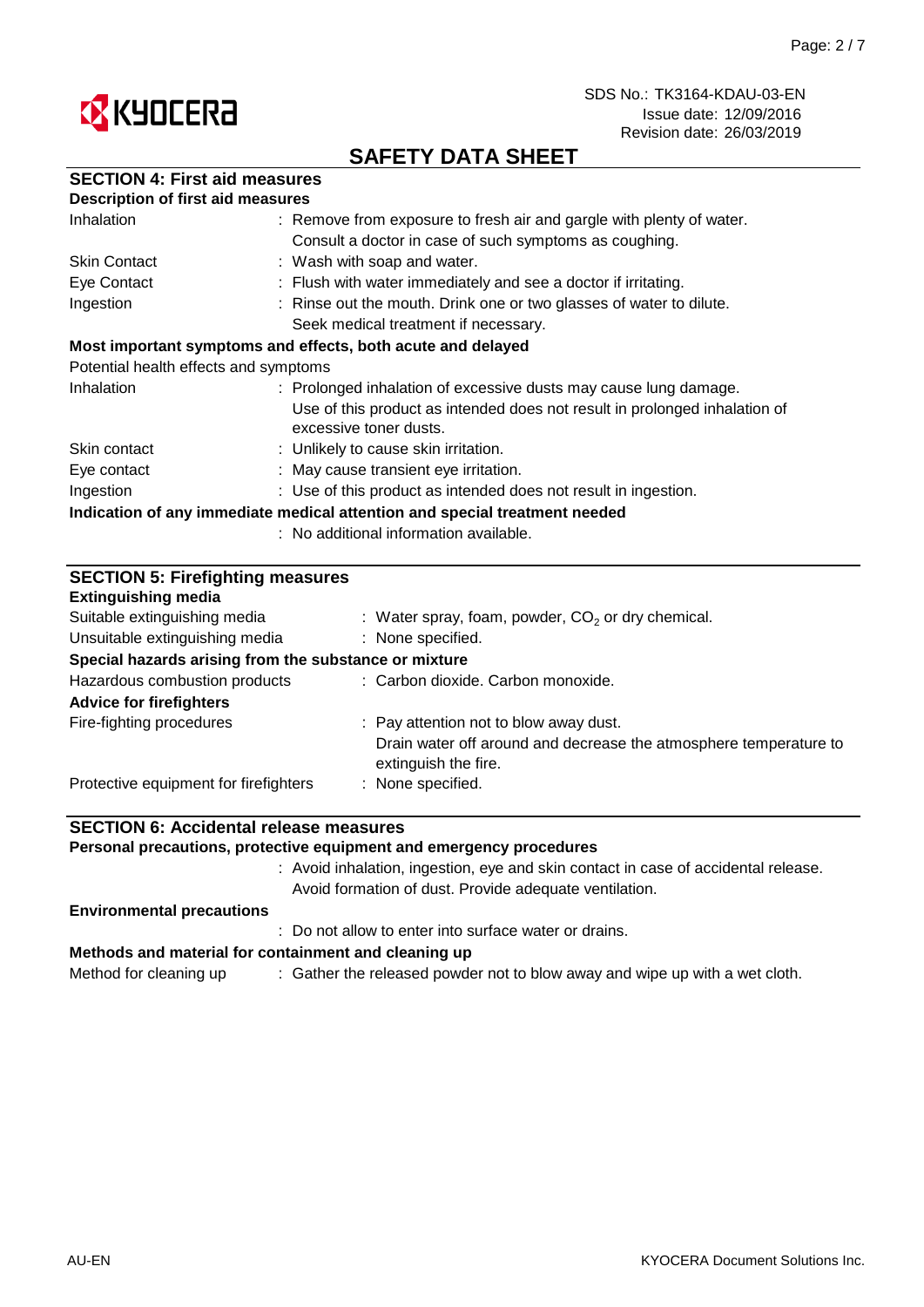

# **SAFETY DATA SHEET**

## **SECTION 7: Handling and storage**

### **Precautions for safe handling**

: Do not attempt to force open or destroy the toner container or unit. See installation guide of this product.

### **Conditions for safe storage, including any incompatibilities**

: Keep the toner container or unit tightly closed and store in a cool, dry and dark place keeping away from fire. Keep out of the reach of children.

#### **SECTION 8: Exposure controls/personal protection**

#### **Control parameters**

(Reference data)

US ACGIH TLV (TWA)

Particles: 10 ㎎/㎥ (Inhalable particles), 3 ㎎/㎥ (Respirable particles) Titanium dioxide: 10  $mg/m$ 

### US OSHA PEL (TWA)

Particles: 15 ㎎/㎥ (Total dust), 5 ㎎/㎥ (Respirable fraction) Amorphous silica: 80 mg/m<sup>3</sup>%SiO<sub>2</sub> Titanium dioxide: 15 ㎎/㎥ (Total dust)

| Australian exposure standards: Workplace Exposure Standards for Airborne Contaminants, Appendix A |  |
|---------------------------------------------------------------------------------------------------|--|
| Titanium dioxide: TWA 10 mg/m                                                                     |  |

#### **Exposure controls**

| Appropriate engineering controls | : Special ventilator is not required under normal intended use.                                                                    |
|----------------------------------|------------------------------------------------------------------------------------------------------------------------------------|
|                                  | Use in a well ventilated area.                                                                                                     |
| Personal protective equipment    | : Respiratory protection, eye protection, hand protection, skin and body<br>protection are not required under normal intended use. |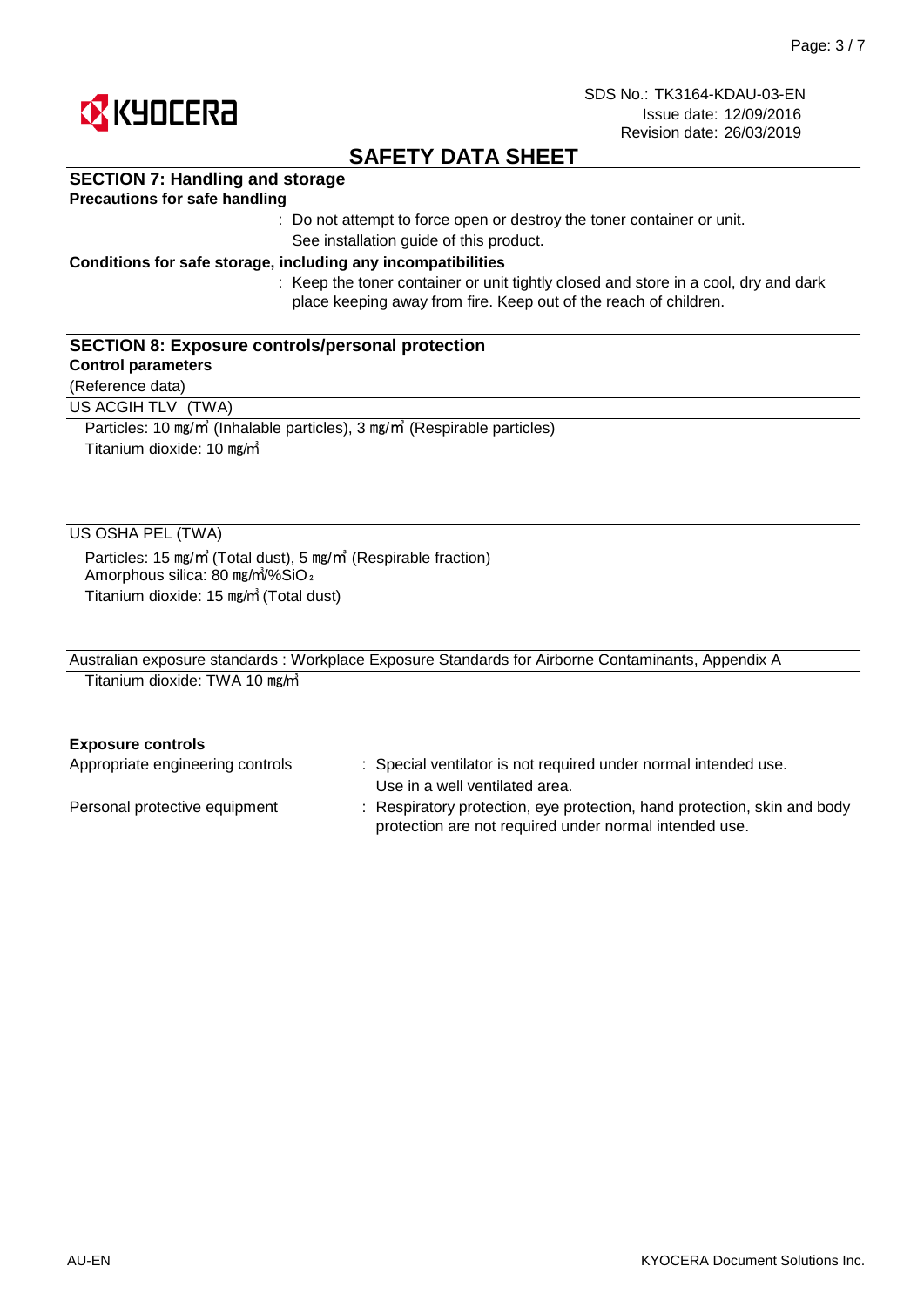

# **SAFETY DATA SHEET**

## **SECTION 9: Physical and chemical properties**

## **Information on basic physical and chemical properties**

| Appearance |
|------------|
|------------|

| Physical state                          | $:$ Solid.                                       |
|-----------------------------------------|--------------------------------------------------|
|                                         | (Fine powder)                                    |
| Color                                   | : Black.                                         |
| Odor                                    | : Odorless.                                      |
| Odor threshold                          | : No data available.                             |
| рH                                      | : No data available.                             |
| Melting point                           | : $125^{\circ}$ C<br>(Toner)                     |
| Initial boiling point and boiling range | : No data available.                             |
| Flash point                             | : No data available.                             |
| Evaporation rate                        | : No data available.                             |
| Flammability (solid, gas)               | : No data available.                             |
| Upper/lower flammability or explosive   | : No data available.                             |
| limits                                  |                                                  |
| Vapour pressure                         | No data available.                               |
| Vapour density                          | No data available.                               |
| Relative density                        | 1.5-2.0 $g/m$<br>(Toner)                         |
| Solubility(ies)                         | Almost insoluble in water.                       |
| Partition coefficient: n-octanol/water  | : No data available.                             |
| Auto-ignition temperature               | No data available.                               |
| Decomposition temperature               | : No data available.                             |
| Viscosity                               | : No data available.                             |
| <b>Explosive properties</b>             | : No data available.                             |
| Oxidising properties                    | : No data available.                             |
| <b>Other information</b>                |                                                  |
| Dust explosion properties               | : Dust explosion is improbable under normal inte |
|                                         |                                                  |

tended use. Experimental explosiveness of toner is classified into the same rank such kind of powder as flour, dry milk and resin powder according to the pressure rising speed.

| <b>SECTION 10: Stability and reactivity</b>                          |  |  |
|----------------------------------------------------------------------|--|--|
| : No data available.                                                 |  |  |
| : This product is stable under normal conditions of use and storage. |  |  |
| : Hazardous reactions will not occur.                                |  |  |
| : None specified.                                                    |  |  |
| : None specified.                                                    |  |  |
| : Hazardous decomposition products are not to be produced.           |  |  |
|                                                                      |  |  |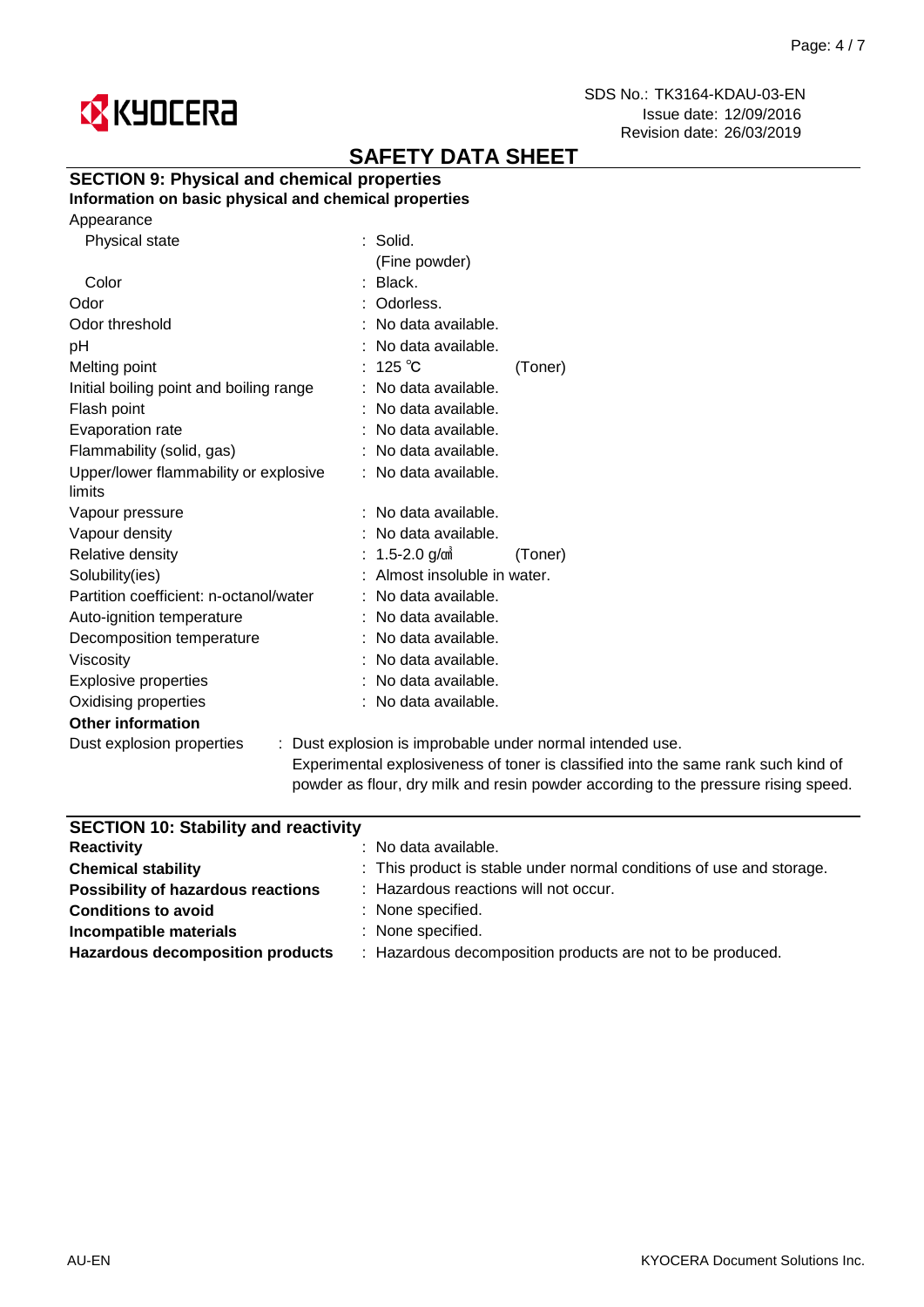

# **SAFETY DATA SHEET**

## **SECTION 11: Toxicological information**

### **Information on toxicological effects**

| Acute toxicity                                          |                                                                                                                                                                                                          |
|---------------------------------------------------------|----------------------------------------------------------------------------------------------------------------------------------------------------------------------------------------------------------|
| Oral $(LD_{50})$                                        | $\therefore$ > 2000 mg/kg (rat)<br>(Based on test result of similar product.) (Toner)                                                                                                                    |
| Dermal (LD <sub>50</sub> )                              | : No data available.<br>(Toner)                                                                                                                                                                          |
| Inhalation $(LC_{50}(4hr))$                             | $:$ > 5.0 mg/l (rat)<br>(Based on test result of similar product.) (Toner)                                                                                                                               |
| Skin corrosion/irritation<br>Acute skin irritation      | : Non-irritant (rabbit)<br>(Based on test result of similar product.) (Toner)                                                                                                                            |
| Serious eye damage/irritation                           |                                                                                                                                                                                                          |
| Acute eye irritation                                    | : Minimal irritant (rabbit)<br>(Based on test result of similar product.) (Toner)                                                                                                                        |
| Respiratory or skin sensitisation<br>Skin sensitisation | : Non-sensitiser (mouse)<br>(Based on test result of similar product.) (Toner)                                                                                                                           |
| Germ cell mutagenicity                                  | : Ames Test is Negative.<br>(Based on test result of constituent materials.) (Toner)                                                                                                                     |
| Carcinogenicity                                         | Information of Ingredients : No mutagen, according to MAK, TRGS905 and (EC) No 1272/2008 Annex VI.                                                                                                       |
| Information of Ingredients                              | : No carcinogen or potential carcinogen according to IARC, Japan Association on<br>Industrial Health, ACGIH, EPA, OSHA, NTP, MAK, California Proposition 65,<br>TRGS 905 and (EC) No 1272/2008 Annex VI. |
| (excent titanium dioxide)                               |                                                                                                                                                                                                          |

#### ept titanium dioxide)

The IARC reevaluated titanium dioxide as a Group 2B carcinogen (possibly carcinogenic to humans) as the result of inhalation exposure test in rats. But, oral/skin test does not show carcinogenicity. (\*2) In the animal chronic inhalation studies for titanium dioxide, the lung tumor was observed in only rats. It is estimated that this is attributed to the overload of rat's lung clearance mechanism (overload phenomenon). (\*3) The inhalation of excessive titanium dioxide dose not occur in normal use of this product. Also, epidemiological studies to date have not revealed any evidence of the relation between occupational exposure to titanium dioxide and respiratory tract diseases.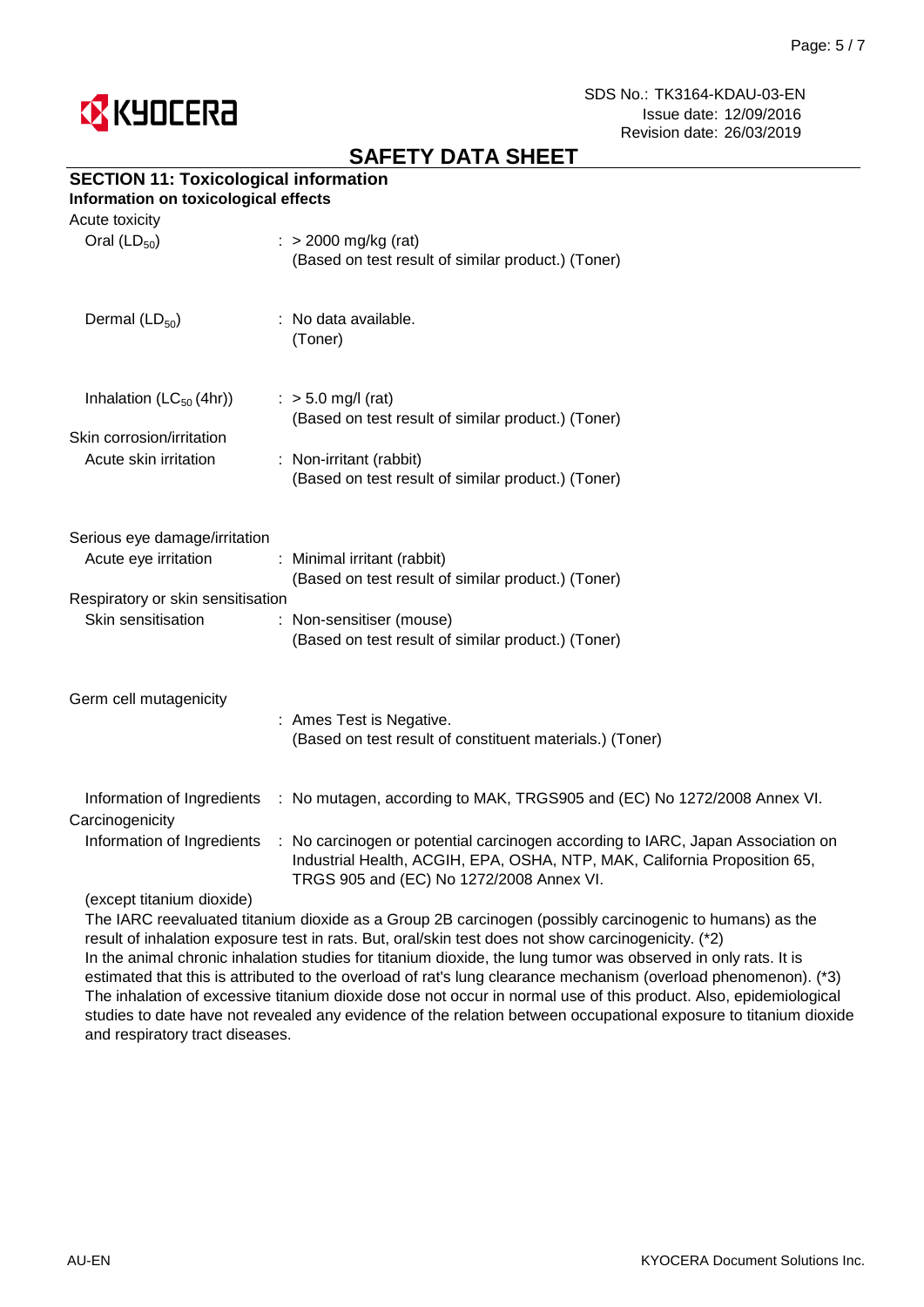

# **SAFETY DATA SHEET**

| Reproductive toxicity                                      |                                                                                                                                                                                                                                                                                                                                                                                                                                                                                                                 |
|------------------------------------------------------------|-----------------------------------------------------------------------------------------------------------------------------------------------------------------------------------------------------------------------------------------------------------------------------------------------------------------------------------------------------------------------------------------------------------------------------------------------------------------------------------------------------------------|
| Information of Ingredients                                 | : No reproductive toxicant according to MAK, California Proposition 65, TRGS905<br>and (EC) No 1272/2008 Annex VI.                                                                                                                                                                                                                                                                                                                                                                                              |
| STOT-single exposure                                       | : No data available.                                                                                                                                                                                                                                                                                                                                                                                                                                                                                            |
| STOT-repeated exposure                                     | : No data available.                                                                                                                                                                                                                                                                                                                                                                                                                                                                                            |
| Aspiration hazard                                          | : No data available.                                                                                                                                                                                                                                                                                                                                                                                                                                                                                            |
| Chronic effects                                            | : In a study in rats by chronic inhalation exposure to a typical toner, a mild to<br>moderate degree of lung fibrosis was observed in 92% of the rats in the high<br>concentration (16 mg/m <sup>3</sup> ) exposure group, and a minimal to mild degree of fibrosis<br>was noted in 22% of the animal in the middle $(4 \text{ mg/m}^3)$ exposure group. (*1)<br>But no pulmonary change was reported in the lowest $(1 \text{ mg/m})$ exposure group, the<br>most relevant level to potential human exposures. |
| Other information                                          | : No data available.                                                                                                                                                                                                                                                                                                                                                                                                                                                                                            |
|                                                            |                                                                                                                                                                                                                                                                                                                                                                                                                                                                                                                 |
| <b>SECTION 12: Ecological information</b>                  |                                                                                                                                                                                                                                                                                                                                                                                                                                                                                                                 |
| <b>Ecotoxicity</b>                                         | No data available.                                                                                                                                                                                                                                                                                                                                                                                                                                                                                              |
| No data available.<br><b>Persistence and degradability</b> |                                                                                                                                                                                                                                                                                                                                                                                                                                                                                                                 |
| <b>Bioaccumulative potential</b>                           | No data available.                                                                                                                                                                                                                                                                                                                                                                                                                                                                                              |
| <b>Mobility in soil</b><br>No data available.              |                                                                                                                                                                                                                                                                                                                                                                                                                                                                                                                 |
| Other adverse effects                                      | No additional information available.                                                                                                                                                                                                                                                                                                                                                                                                                                                                            |
|                                                            |                                                                                                                                                                                                                                                                                                                                                                                                                                                                                                                 |
| <b>SECTION 13: Disposal considerations</b>                 |                                                                                                                                                                                                                                                                                                                                                                                                                                                                                                                 |
|                                                            | Waste treatment methods : Do not attempt to incinerate the toner container or unit and the waste toner                                                                                                                                                                                                                                                                                                                                                                                                          |
|                                                            | yourself. Dangerous sparks may cause burn.<br>Any disposal practice should be done under conditions which meet local, state and                                                                                                                                                                                                                                                                                                                                                                                 |
|                                                            | federal laws and regulations relating to waste (contact local or state environmental                                                                                                                                                                                                                                                                                                                                                                                                                            |
|                                                            | agency for specific rules).                                                                                                                                                                                                                                                                                                                                                                                                                                                                                     |
|                                                            |                                                                                                                                                                                                                                                                                                                                                                                                                                                                                                                 |
| <b>SECTION 14: Transport information</b>                   |                                                                                                                                                                                                                                                                                                                                                                                                                                                                                                                 |
| <b>UN number</b>                                           | None.                                                                                                                                                                                                                                                                                                                                                                                                                                                                                                           |
| UN proper shipping name                                    | None.                                                                                                                                                                                                                                                                                                                                                                                                                                                                                                           |
| <b>Transport hazard class(es)</b>                          | None.                                                                                                                                                                                                                                                                                                                                                                                                                                                                                                           |
| Packing group                                              | : None.                                                                                                                                                                                                                                                                                                                                                                                                                                                                                                         |
| <b>Environmental hazards</b>                               | : None.                                                                                                                                                                                                                                                                                                                                                                                                                                                                                                         |
| Special precautions for user                               | : No additional information available.                                                                                                                                                                                                                                                                                                                                                                                                                                                                          |
|                                                            | Transport in bulk according to Annex II of MARPOL73/78 and the IBC Code                                                                                                                                                                                                                                                                                                                                                                                                                                         |

: Not applicable.

### **SECTION 15: Regulatory information**

#### US regulations **Safety, health and environmental regulations/legislation specific for the substance or mixture**

All ingredients in this product comply with order under TSCA.

Canada regulations

This product is not a WHMIS-controlled product, since we consider it as a Manufactured article.

EU regulations

This product is not classified as hazardous mixture according to Regulation (EC) No 1272/2008 (CLP).

This product does not contain substances which present a health or environmental hazard within the meaning of CLP.